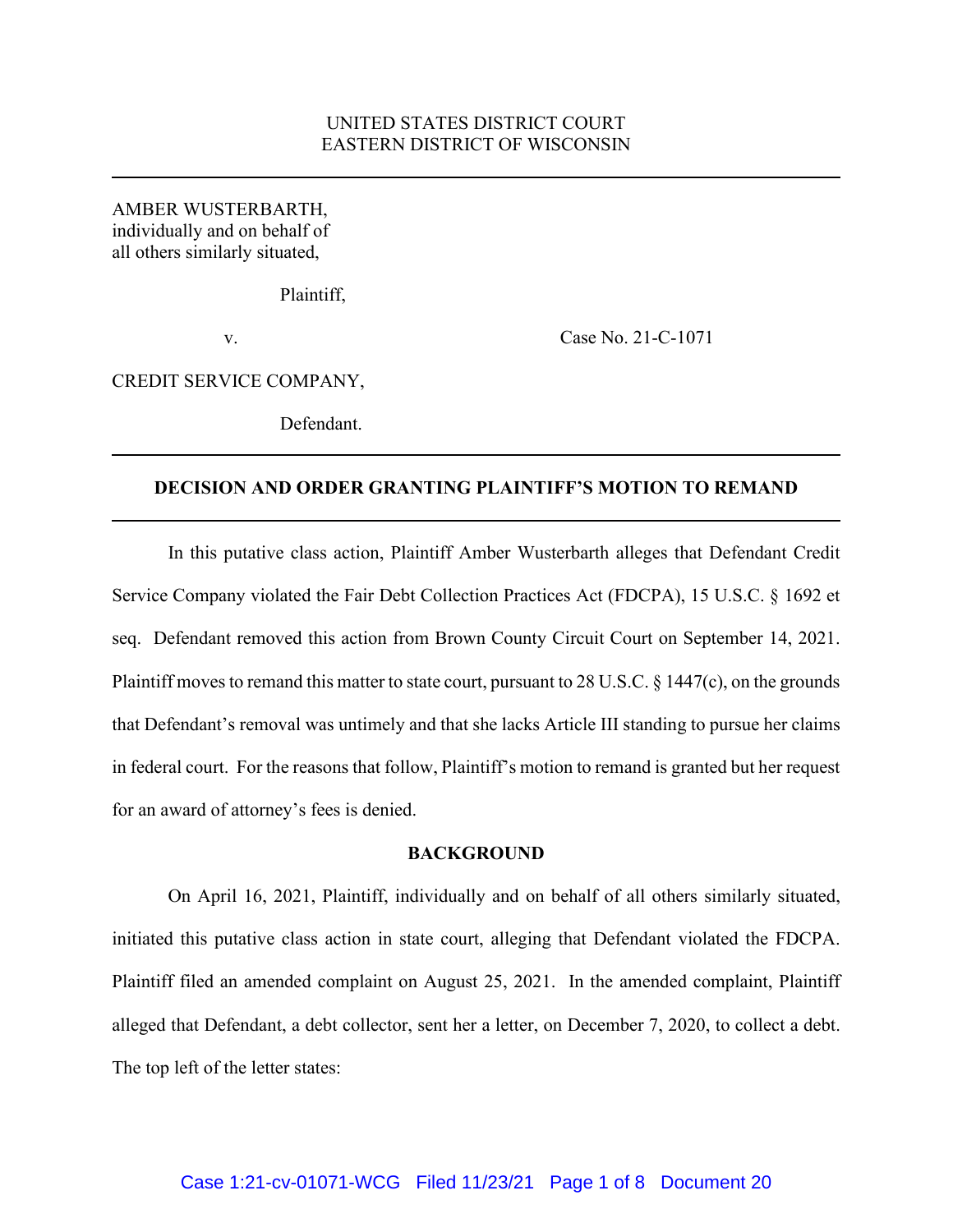Original Creditor: WILLOW CREEK BEHAVIORAL HEALTH Services Provided To: Amber Wusterbarth Service Type: Physician Charges

Am. Compl. at 15, Dkt. No. 1-1. The letter also contained the following information about the debt:

> CSC Account #: [Redacted] Service Date: 05/26/19 Principal: \$154.00 Interest Rate: 5.000 Amount Due: \$154.00

*Id.* The letter states that "[t]his account has been placed with us for collection" and advises that "[t]his communication is from a debt collector and is an attempt to collect a debt. Any information obtained will be used for that purpose." *Id.* The letter instructed Plaintiff that "[a]ny written correspondence, including an instrument tendered as full satisfaction of a debt, is to be sent to Credit Service Company, Inc., PO Box 2247, Colorado Springs, CO 80901." *Id.* The second page of the letter states:

**For All Consumers:** Unless you, within thirty (30) days after receipt of this notice, dispute the validity of this debt, or any portion thereof, our office will assume the debt to be valid. If you notify us in writing within such thirty (30) day period that the debt, or any portion thereof is disputed, we will obtain verification of the debt or a copy of a judgment, if applicable, and a copy of such verification or judgment will be mailed to you. Upon your written request within the thirty (30) days period, we will provide you with the name and address of the original creditor, if different from the current creditor. A consumer has the right to request in writing that a debt collector or collection agency cease further communication with the consumer. A written request to cease communication will not prohibit the debt collector or collection agency from taking any other action authorized by law to collect the debt.

. . .

**For Wisconsin Consumers: This collection agency is licensed by the Division of Banking in the Wisconsin Department of Financial Institutions, www.wdfi.org.**

*Id.* at 16.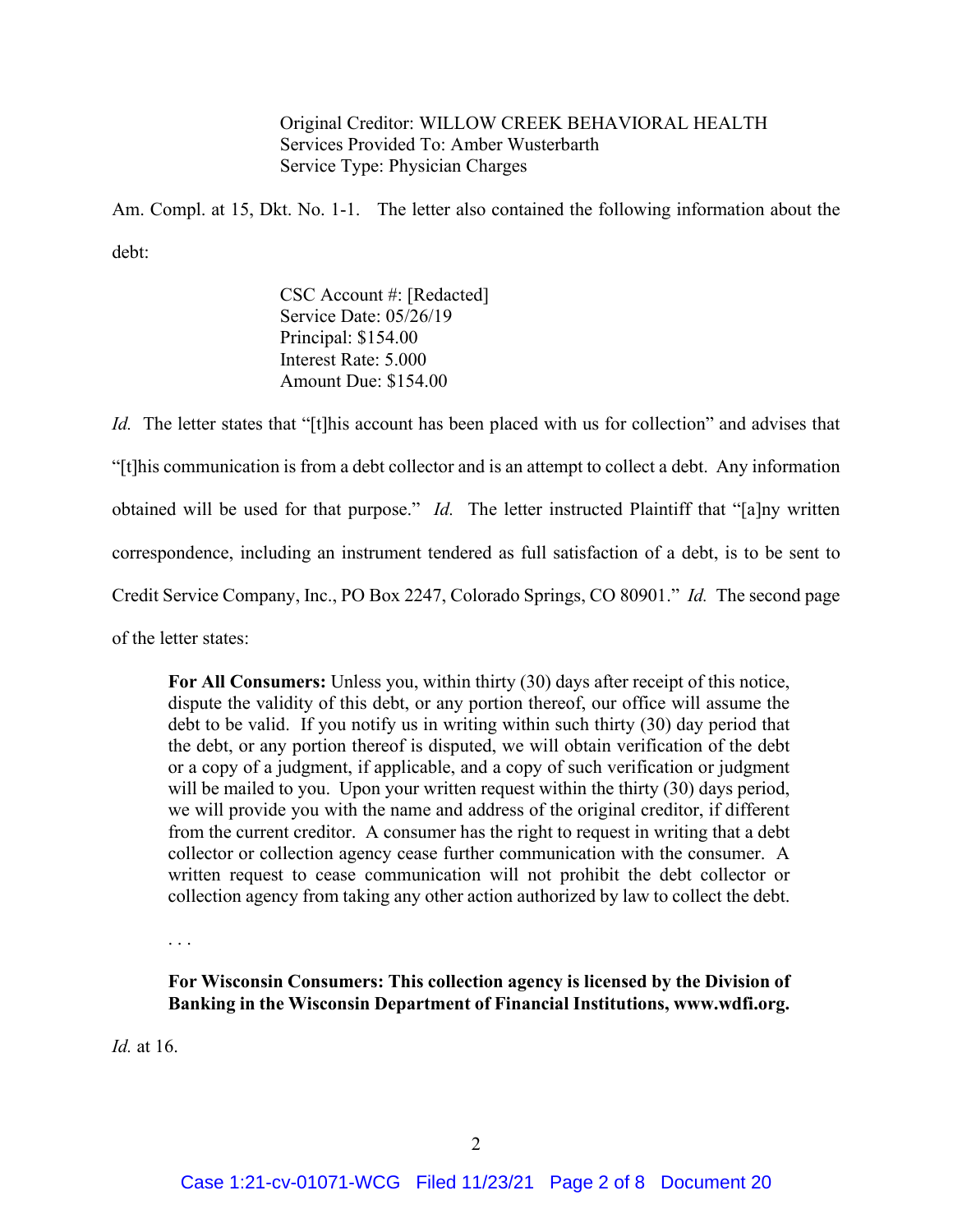Plaintiff claims that the letter violates the FDCPA. In particular, Plaintiff alleges that, while the letter identifies the original creditor, it does not name the current creditor to whom the debt is owed or inform Plaintiff who placed the debt for collection in violation of 15 U.S.C. § 1692g(a)(2). *Id.* at 13. She also asserts that the letter fails to provide a clear and unambiguous statement of the amount of the debt in violation of 15 U.S.C.  $\S$  1692g(a)(1). *Id.* 

## **ANALYSIS**

Federal courts, as "courts of limited jurisdiction," "possess only that power authorized by Constitution and statute." *Kokkonen v. Guardian Life Ins. Co. of Am.*, 511 U.S. 375, 377 (1994) (citations omitted). State courts, as courts of general jurisdiction, are not so limited and, except where a federal statute confers exclusive jurisdiction in federal courts, state courts have concurrent jurisdiction to adjudicate claims arising under federal law. *Mims v. Arrow Fin. Servs., LLC*, 565 U.S. 368, 378 (2012) (citing *Tafflin v. Levitt*, 493 U.S. 455, 458 (1990)). "[T]he constraints of Article III do not apply to state courts, and accordingly, the state courts are not bound by the limitations of a case or controversy or other federal rules of justiciability even when they address issues of federal law, as when they are called upon to interpret the Constitution or . . . a federal statute." *ASARCO Inc. v. Kadish*, 490 U.S. 605, 617 (1989). In other words, unless a federal statute expressly or impliedly provides otherwise, a plaintiff may bring federal claims in either state or federal court.

A defendant may remove a state court civil action to federal court under 28 U.S.C. § 1441(a), as long as the district court would have original subject matter jurisdiction over the action. As the party invoking federal jurisdiction, the defendant bears the burden of showing that the removal is proper and establishing that subject matter jurisdiction exists. *Boyd v. Phoenix Funding Corp.*, 366 F.3d 524, 529 (7th Cir. 2004) (citations omitted). "If at any time before final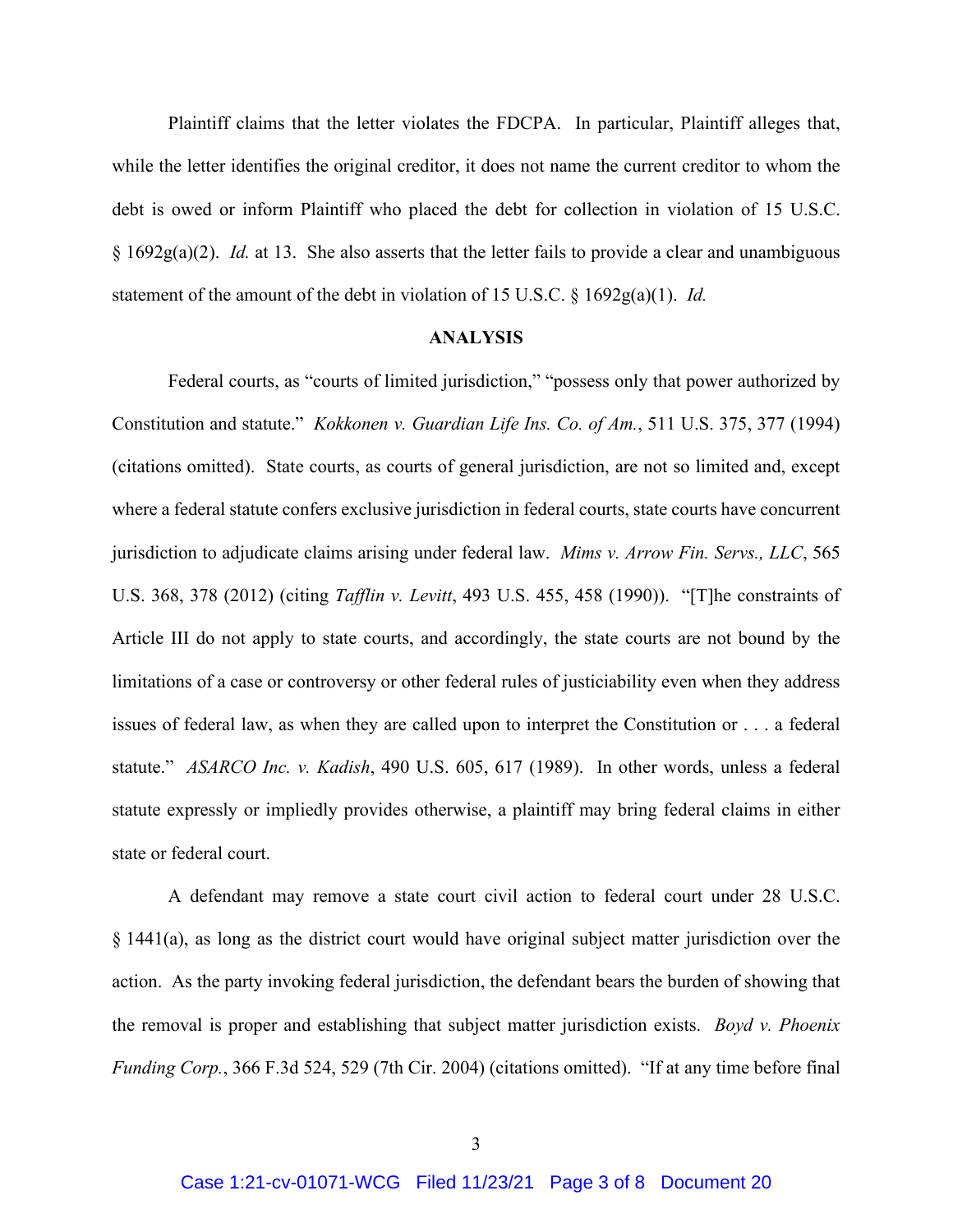judgment it appears that the district court lacks subject matter jurisdiction, the case shall be remanded" to state court. 28 U.S.C. § 1447(c).

As an initial matter, Plaintiff challenges the timeliness of the removal, asserting that Defendant was properly served with the summons and complaint on April 20, 2021, and therefore the 30-day period for removal expired on May 20, 2021. She contends that her original complaint provided the facts necessary to support a removal petition by asserting claims under the FDCPA. Plaintiff also asserts that Defendant waived its right to remove by joining issue on the merits for several months in state court. Even though the original complaint contained alleged violations of the FDCPA, Defendant argues that the original complaint failed to allege facts sufficient to establish standing in any court. It asserts that the amended complaint contained "new alleged injuries in fact, which were not included in the original complaint." Dkt. No. 1 at  $\P$  5.

Under 28 U.S.C. § 1446(b), "if the case stated by the initial pleading is not removable, a notice of removal may be filed within thirty days after receipt by the defendant, through service or otherwise, of a copy of an amended pleading, motion, order or other paper from which it may first be ascertained that the case is one which is or has become removable." 28 U.S.C. § 1446(b)(3). Defendant could not remove the action to federal court until it had a basis to establish that subject matter jurisdiction exists. Defendant removed the action to state court within thirty days of Plaintiff filing the amended complaint and asserted that Plaintiff suffered an injury in fact based on the more detailed allegations of injury contained in the complaint. In short, Defendant's removal was timely.

Plaintiff argues that, even considering the allegations in the amended complaint, the Court does not have subject matter jurisdiction in this case because she lacks Article III standing. Article III of the United States Constitution limits the jurisdiction of federal courts to actual "cases" or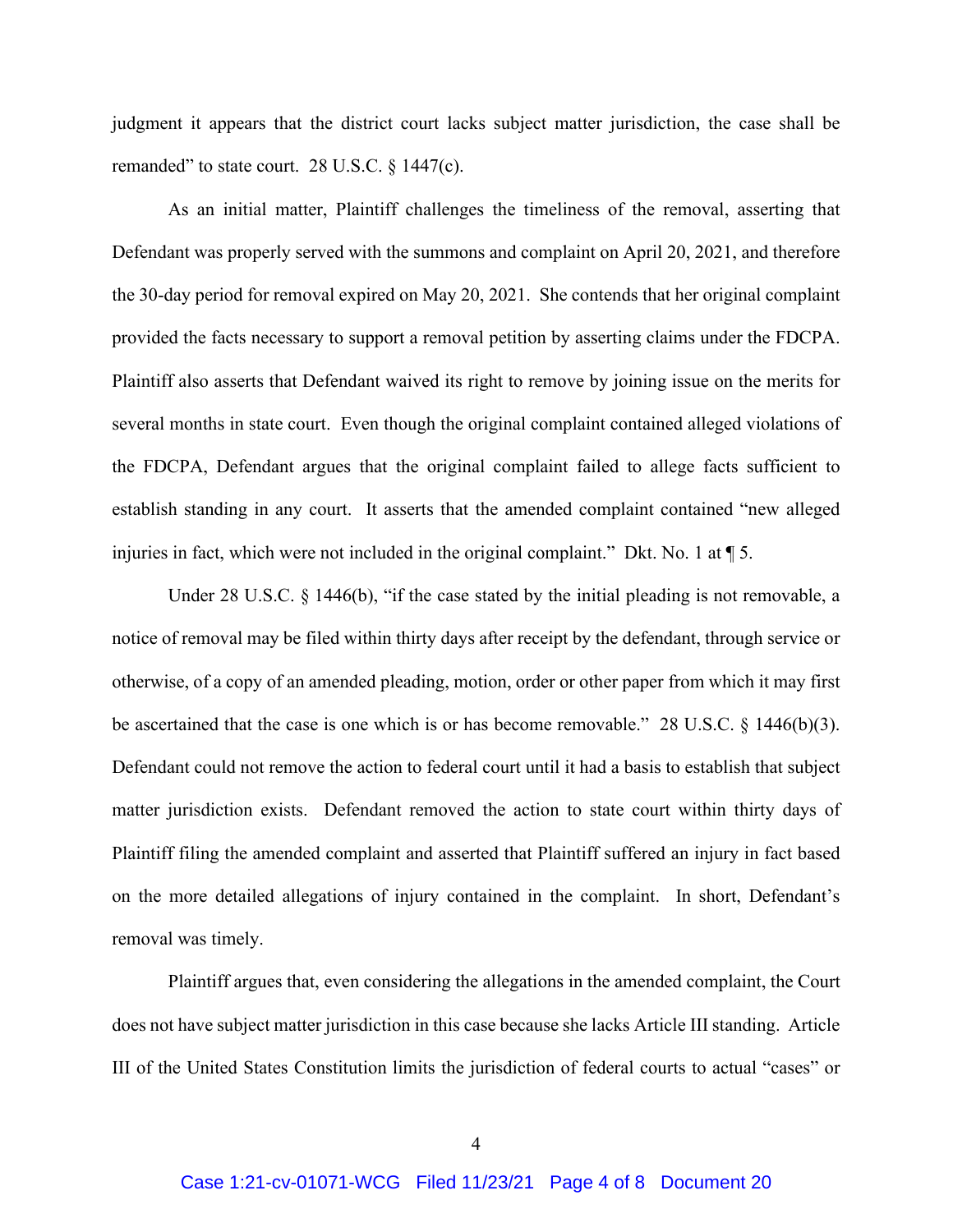"controversies" brought by litigants who demonstrate standing. *UWM Student Assoc. v. Lovell*, 888 F.3d 854, 860 (7th Cir. 2018) (citation omitted). To establish standing, three criteria must be satisfied: the litigant must have "(1) suffered an injury in fact, (2) that is fairly traceable to the challenged conduct of the defendant, and (3) that is likely to be redressed by a favorable judicial decision." *Spokeo, Inc. v. Robins*, 136 S. Ct. 1540, 1547 (2016). Plaintiff asserts that she does not allege a concrete injury sufficient to confer Article III standing. To establish injury in fact, a plaintiff must have suffered "'an invasion of a legally protected interest' that is 'concrete and particularized' and 'actual or imminent, not conjectural or hypothetical.'" *Id.* at 1548 (quoting *Lujan v. Defenders of Wildlife*, 504 U.S. 555, 560 (1992)). "A concrete injury is a *real* injury that is, one that actually exists, though intangible harms as well as tangible harms may qualify." *Nettles v. Midland Funding LLC*, 983 F.3d 896, 899 (7th Cir. 2020) (citation omitted).

The Seventh Circuit has recently had occasion to extensively discuss the issue of standing in FDCPA cases. *See, e.g.*, *Casillas v. Madison Ave. Assocs., Inc.*, 926 F.3d 329 (7th Cir. 2019); *Larkin v. Fin. Sys. of Green Bay, Inc.*, 982 F.3d 1060 (7th Cir. 2020); *Bazile v. Fin. Sys. of Green Bay, Inc.*, 983 F.3d 274 (7th Cir. 2020); *Spuhler v. State Collection Servs., Inc.*, 983 F.3d 282 (7th Cir. 2020); *Nettles v. Midland Funding LLC*, 983 F.3d 896 (7th Cir. 2020); *Pennell v. Global Trust Mgmt., LLC*, 990 F.3d 1041 (7th Cir. 2021); *Markakos v. Medicredit, Inc.*, 997 F.3d 778 (7th Cir. 2021); *Wadsworth v. Kross, Lieberman & Stone, Inc.*, 12 F.4th 665 (7th Cir. 2021). The court has held that "the violation of an FDCPA provision, whether 'procedural' or 'substantive,' does not necessarily cause an injury in fact. Rather, to fulfill the injury in fact requirement, the violation must have 'harmed or presented an "appreciable risk of harm" to the underlying concrete interest that Congress sought to protect.'" *Markakos*, 997 F.3d at 780 (citations omitted).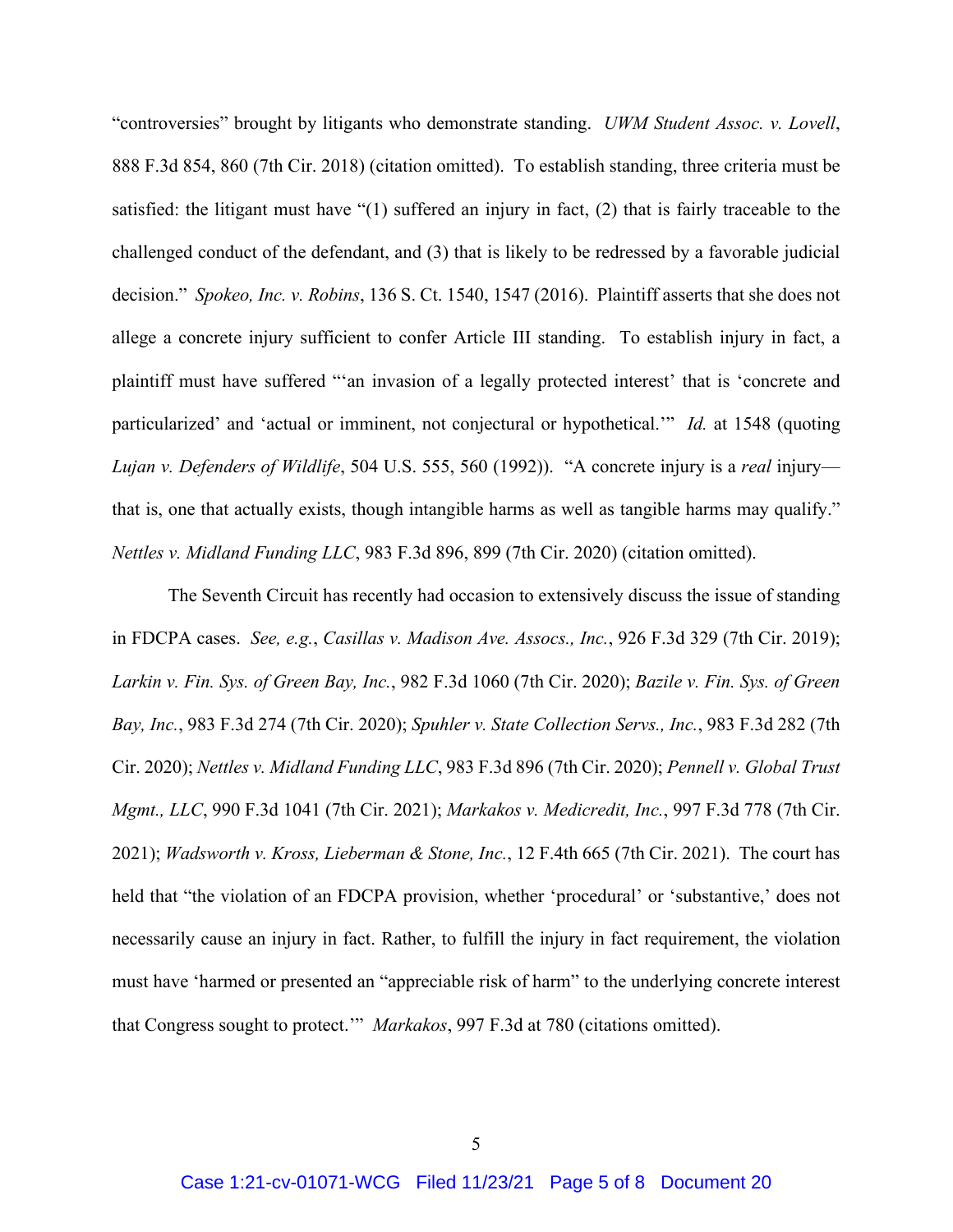Defendant relies on the following allegations in Plaintiff's amended complaint to establish that she has suffered an injury in fact:

- Plaintiff sought the help of an attorney and was injured by the time and expense she lost in connection with the same which was directly caused by CSC's deceptive and confusing letter.
- By failing to identify the creditor of the Debt, Plaintiff was left in doubt as to the name of the current creditor and whether she was the unwitting target of a financial fraud and whether the Debt was a fraud or legitimate.
- By failing to identify the creditor of the Debt, Plaintiff could not pay the Debt and know whether it would be considered as "full satisfaction" of the Debt by the "current creditor."
- Plaintiff was injured by the amount of the Debt increasing from accruing interest which contributed to her need to file for bankruptcy.

Am. Compl.  $\P$  38, 45–47. Defendant argues that, "[t]aken together, these allegations assert that Plaintiff was not only confused and unsure about the legitimacy of the debt or what effect payment would have, but that she actually did not pay the debt for those reasons, as interest would not have continued to accrue if the debt had been paid." Def.'s Br. at 7, Dkt. No. 17.

But the amended complaint does not contain any allegations that the letter "detrimentally affected" the handling of Plaintiff's debts. *Spuhler*, 983 F.3d at 286. Although Plaintiff claims she was confused and was unsure if she was the "unwitting target of a financial fraud," Am. Compl. ¶ 45, Plaintiff's confusion about who to pay does not establish standing. Plaintiff does not allege that the letter "led her to change her course of action." *Pennell*, 990 F.3d at 1045. She does not allege that she would have paid the amount absent this confusion or that she attempted to clarify her confusion, make a payment toward the debt, or handled her debts differently. In short, the allegations contained in Plaintiff's amended complaint are insufficient to constitute an injury in fact.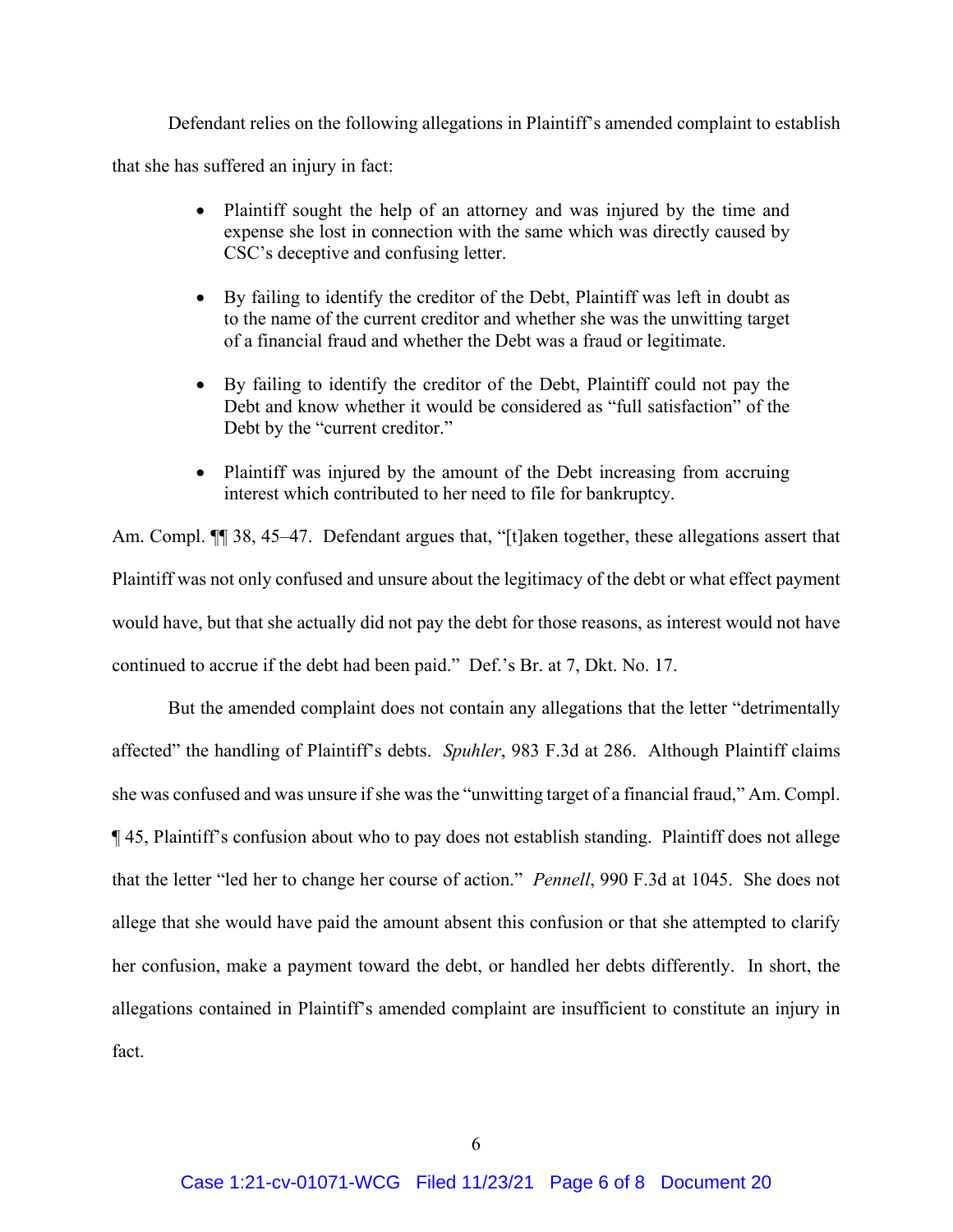Defendant's assertion that Plaintiff suffered a concrete and particularized injury because she alleges she was "injured by the time and expense she lost in connection with" seeking the help of an attorney fares no better. Am. Compl. ¶ 38. The Seventh Circuit has held that hiring an attorney in response to a debt collection notice does not, in itself, establish Article III standing without allegations of a concrete harm. *See Nettles*, 983 F.3d at 900; *Burnett v. Convergent Outsourcing, Inc.*, 892 F.3d 1067, 1068–69 (7th Cir. 2020); *Gunn v. Thrasher, Buschmann & Voelkel, P.C.*, 982 F.3d 1069, 1071–72 (7th Cir. 2020). The court explained that, if hiring an attorney were enough, then every plaintiff who was represented by counsel would have standing to sue, and "the need to have a concrete injury that could be cured by a favorable judicial decision would be abolished." *Gunn*, 982 F.3d at 1072; *see also Burnett*, 982 F.3d at 1069 ("A desire to obtain legal advice is not a reason for universal standing."). Because the amended complaint does not contain allegations of a concrete harm to support standing, the Court lacks subject matter jurisdiction over Plaintiff's claims. Therefore, the case must be remanded to state court. *See* 28 U.S.C. § 1447(c).

Plaintiff asserts that the Court should award Plaintiff the attorney's fees incurred for bringing this motion. Section 1447 provides that "[a]n order remanding the case may require payment of just costs and any actual expenses, including attorney fees, incurred as a result of the removal." 28 U.S.C. § 1447(d). Plaintiff asserts that an award of attorney's fees is appropriate because none of the injuries alleged in the amended complaint give rise to Article III standing. "An award of fees under § 1447(c) is left to the district court's discretion" and may be required only where the removing party lacked an objectively reasonable basis for seeking removal. *Martin v. Franklin Capital Corp.*, 546 U.S. 132, 139, 141 (2005). The Court finds that, given the rapidly evolving litigation over what constitutes a concrete injury in fact in the context of FDCPA claims